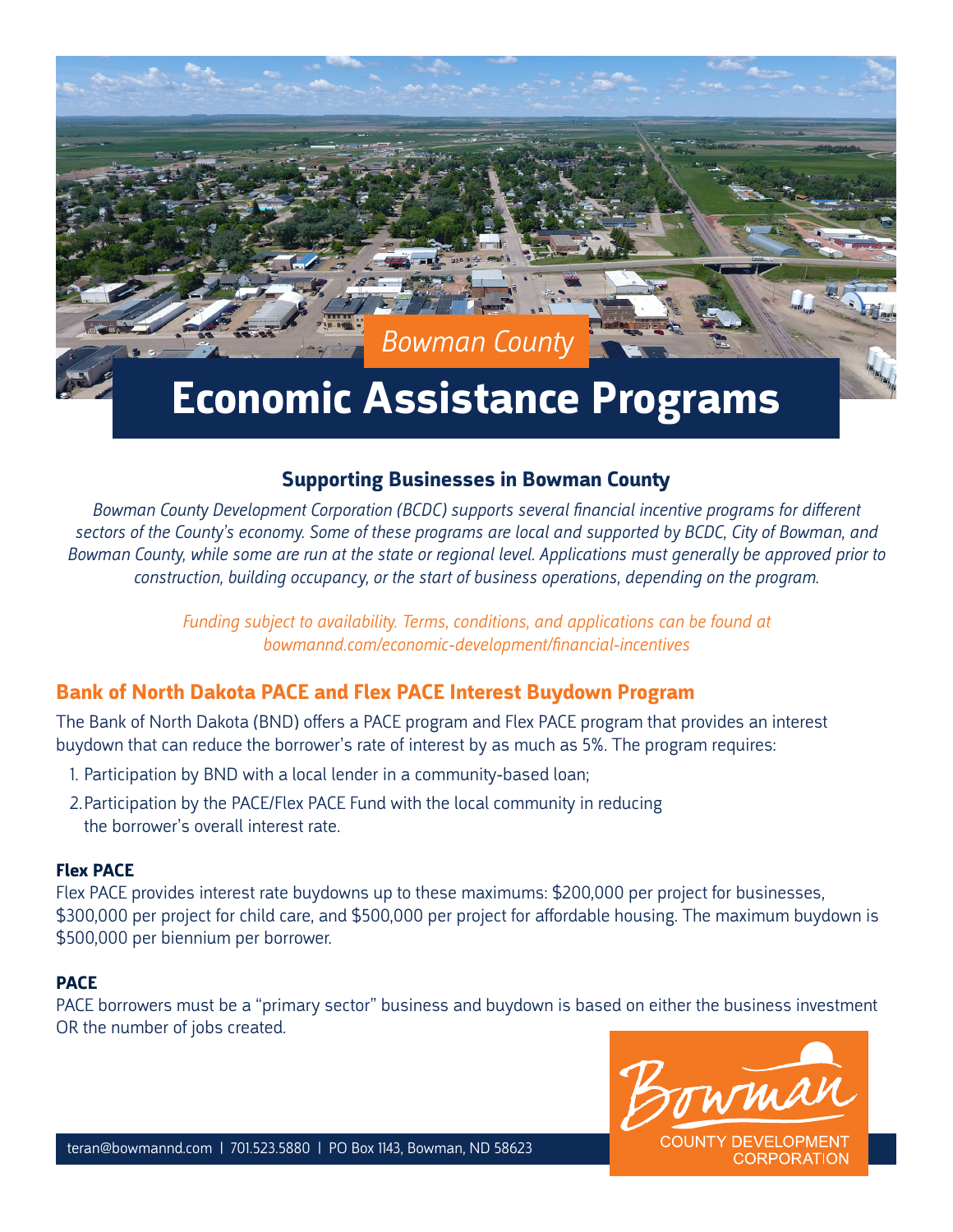#### *Bowman County Development Requirements:*

1. Applications for PACE or Flex PACE buy downs must be made within the first 12 months of starting business operations or business expansion.

- 2.All approved applicants will be required to payback 100% of the community portion of the interest buydown. No payback will be required for the BND portion of the interest buydown. Payments will begin at the end of the buy-down term. Terms for payback are negotiable up to 5 years and may be made on a monthly or quarterly basis.
- 3.Maximum Flex PACE buy down for a term of five years on business and equipment; 10 years on real estate, if funds are available. Terms for PACE projects will be evaluated on an individual basis.

# **Façade Improvement Program**

The Façade Improvement Program is geared towards improving the visual appearance of the exterior storefronts in the primary business corridors of the cities in our county. This emphasizes Bowman County Development Corporation's mission of developing and sustaining a great place to live, work and grow.

## 2022 Program Guidelines:

- Program is administered by Bowman County Development Corporation. Funding is provided in part by the City of Bowman, Bowman County, and Bowman County Development Corporation Growth Fund.
- Business eligibility is dependent upon their home community matching the program dollars.
- Interested commercial property owners may apply for a forgivable loan, not to exceed \$10,000 for up to 50% of their investment in rehabilitating and/or updating the visible storefront building façade.
- Bowman: Building must be located in the Downtown District or on Highway 12 and Highway 85 corridors of Bowman. (see map in application for eligibility areas)

## **Commercial Signage Grant Program**

## Purpose:

- The Commercial Signage Grant Program provides grants to businesses or property owners to enhance their store fronts with the addition or improvement of commercial signage.
- The primary objective of the Commercial Signage Grant Program is to promote and assist in the revitalization of Bowman County's business districts by providing grants for replacing and/or adding new signage to commercial storefronts that contribute to the vitality of the area.

#### Eligibility:

- Eligible projects must be within Bowman County and be directly related to a business or future business. Businesses outside of city limits are only eligible for half the grant award as we are unable to use City tax dollars to pay for improvements outside their taxing district.
- The Commercial Signage Grant can be used toward the design, purchase, permitting, and installation of a commercial sign. Project funds can be used for painting of the commercial facade in cases where signage is painted onto the side(s) or front of the building. Funds may also be used towards the purchase and installation of awnings when awnings include logo and/or business name.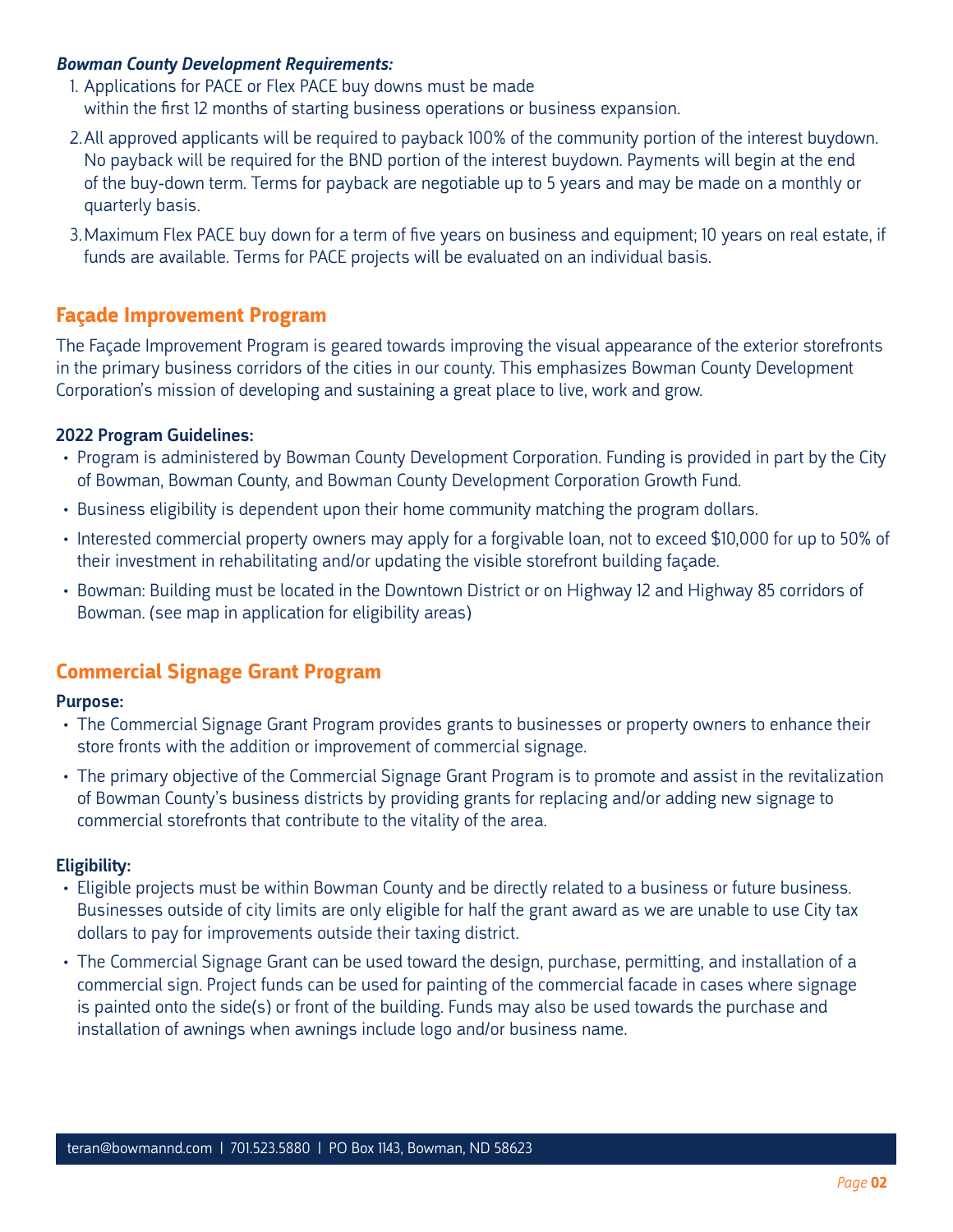- Farm, ranch, and home-based business projects do not qualify.
- Grants will be awarded as funding allows and on a first come, first serve basis. If the finished project does not resemble what was on the application or a BCDC representative feels that significant improvements were not made, the grant will be voided.
- Participating Businesses and Property Owners will receive a reimbursement grant for half (50%) of the total project cost, or up to \$500. Applicants may apply for up to \$500 in matching funds once every two years.

# **Childcare Provider Matching Program**

#### Guidelines:

- New childcare startups and existing remodels that directly increase capacity are eligible for a 1:1 match not to exceed \$5,000 in matching funds.
- Eligible items: fixtures, furniture, equipment, construction related build out costs, permit compliance related costs.
- Approval is required prior to project start date.
- All receipts must be submitted prior to reimbursement.
- Project must be a licensed (or in process of licensing) childcare facility through the state of ND.
- Providers who receive match dollars must remain in operation for a minimum of 2-years from application date. Failure to do so will result in a pro-rated return of grant dollars to the BCDC Growth Fund.
- New and existing providers who receive startup assistance through the match grant program are ineligible for the annual assistance grant for two years of licensed operation.

# **Small Business Revolving Loan Fund**

The Revolving Loan Fund was created to help business start-ups and expansions within Bowman County. Funds are generally used to buy down interest on loans or equipment, some renovation and other projects. The goal is to provide "gap" funding in support of business activities in the counties in an efficient and simple manner and to keep the funds revolving back into the area for the benefit of the local economy and business sector.

- Loans up to \$5,000
- Required 1:1 match
- 6-month payment/interest deferral
- Repayment over a 2-year term
- Required auto payment by bank of choice
- Interest rate no lower than 4%

The Bowman County Development Corporation's Board of Directors will review applications from the standpoint of economic feasibility, ability to pay back the loan and employment impact. Review by the BCDC's Board of Directors will be completed within 15 days of receipt of application, providing it is presented by the deadline. The funds of BCDC can only be committed to the extent available.